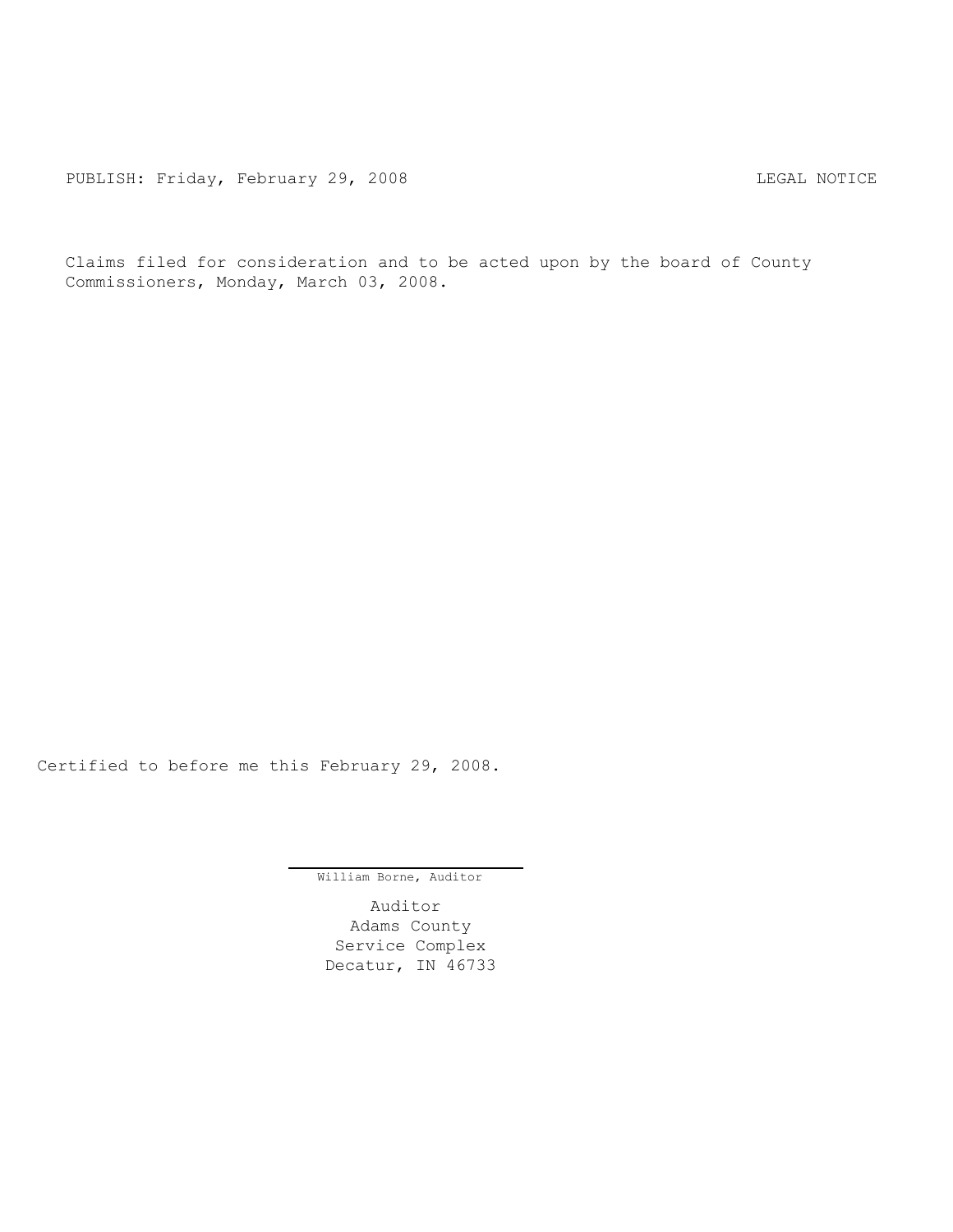

## **Claims Docket for Newspaper Adams County, Indiana**

## For Period: **1/18/2008** to **2/8/2008**

Date Claims to be Paid: **3/3/2008**

*313 W. Jefferson St. Decatur, IN 46733 (219) 724-2600*

| 1,808.25<br>Adams Memorial Hospital<br>31,211.34<br><b>Allen Business Machines</b><br>1,271.05<br>94.48<br>29.00<br>6,422.31<br><b>Anthony Motor Parts</b><br><b>Appraisal Research Corpor</b><br>2,458.37<br>Arnold Lumber Company<br>241.14<br>155.00<br>280.74<br>Berne Tri-Weekly News<br>60.00<br>Butler, Fairman, & Seufer<br>6,973.34<br>Chet's Pest Control<br>2,302.92<br>120.00<br>38.01<br>City Of Decatur<br>886.64<br>238.26<br><b>Complete Printing Service</b><br>360.00<br>1,462.16<br>Courtesy Ford, Inc.<br>62.50<br>119.60<br>Decatur Daily Democrat<br>500.75<br>100.00<br>Emergency Radio Service<br>1,029.75<br>21.22<br>226.22<br>Ernst Truck Equipment, In<br>45.00<br>Gerber's Super Valu, Inc.<br>1,638.12<br>3,936.83<br>Haywood Printing Company<br>21.42<br>Indiana Assessor's Associ<br>878.95<br>201.86<br>40.00<br>Ind. Co. Auditors Assoc.<br>616.80<br>40.00<br><b>Innovative Concepts</b><br>295.77<br>691.15<br>Heimann, James<br>107.75<br>56.32<br>527.82<br>Spaulding, Joe<br>230.98<br>Werich, Kelly<br>70.40<br>90.00<br>Lehman Feed Mill<br>1,320.00<br>50.00<br>414.00<br>Gresla, Mark S. Md<br>56,627.83<br>11,160.50<br>Meshberger Brothers Stone<br>178.51<br>Minds Eye Graphics<br>331.17<br>Monroe Water Department<br>426.37<br>9,465.24<br>Nipsco<br>644.12<br>Portland Motor Parts, Inc<br>6.78<br>Bollenbacher, Rodney G.<br>312.87<br>50.00<br>60.00<br>Smitley, Ronnie L.<br>100.00<br>150.00<br>Selking International<br>292.20<br>Sherwin-Williams<br>18.36<br>107.48<br>50.00<br>Siemens Building Technolo<br>11,124.00<br>Baumann, Steve<br>398.00<br><b>Stone-Street Quarries</b><br>67.20<br><b>Summit Radiology</b><br>Reynolds, Tamara J.<br>Smith, Teryl R.<br>150.00<br>85.00<br>Print Shop<br>1,757.37<br>Fox, Thomas E.<br>150.00<br>218.50<br>Top Supply Company<br>203.15<br>Barkey, Timothy L.<br>10.90<br>Trisha Hockemeyer<br>16.00<br><b>Tractor Supply Company</b><br>437.50<br>Welder Services, Inc.<br>45.72<br>Witham Toxicology Laboratory<br>West Payment Center<br>643.50<br>1,380.00<br>D & D Auto Sales<br>206.70<br>Christopher E. Harvey<br>134.43<br>30.36<br><b>Adams County Extension Education Fur</b><br>99.00<br>Burry, Herman, Miller, Brown<br>20.00<br><b>Swiss City Veterinary</b><br>95.00<br>National Serv-All<br>177.93<br>The Sign It Shop<br>20.00<br>Mitchell W. Hicks<br>2,103.40<br>Embarq<br>4,297.33<br>Correctional Management Co., Llc<br>Imi Irving Material, Inc.<br>77.58<br>9,016.00<br>Judith E. Affolder<br>50.00<br>1,294.72<br>135.52<br>Thyssenkrupp Elevators<br>4,466.00 | <b>Vendor</b>                   | <b>Amount</b> | Vendor | <b>Amount</b> |  |
|----------------------------------------------------------------------------------------------------------------------------------------------------------------------------------------------------------------------------------------------------------------------------------------------------------------------------------------------------------------------------------------------------------------------------------------------------------------------------------------------------------------------------------------------------------------------------------------------------------------------------------------------------------------------------------------------------------------------------------------------------------------------------------------------------------------------------------------------------------------------------------------------------------------------------------------------------------------------------------------------------------------------------------------------------------------------------------------------------------------------------------------------------------------------------------------------------------------------------------------------------------------------------------------------------------------------------------------------------------------------------------------------------------------------------------------------------------------------------------------------------------------------------------------------------------------------------------------------------------------------------------------------------------------------------------------------------------------------------------------------------------------------------------------------------------------------------------------------------------------------------------------------------------------------------------------------------------------------------------------------------------------------------------------------------------------------------------------------------------------------------------------------------------------------------------------------------------------------------------------------------------------------------------------------------------------------------------------------------------------------------------------------------------------------------------------------------------------------------------------------------------------------------------------------------------------------------------------------|---------------------------------|---------------|--------|---------------|--|
|                                                                                                                                                                                                                                                                                                                                                                                                                                                                                                                                                                                                                                                                                                                                                                                                                                                                                                                                                                                                                                                                                                                                                                                                                                                                                                                                                                                                                                                                                                                                                                                                                                                                                                                                                                                                                                                                                                                                                                                                                                                                                                                                                                                                                                                                                                                                                                                                                                                                                                                                                                                              | <b>Adams County Auto Supply</b> |               |        |               |  |
|                                                                                                                                                                                                                                                                                                                                                                                                                                                                                                                                                                                                                                                                                                                                                                                                                                                                                                                                                                                                                                                                                                                                                                                                                                                                                                                                                                                                                                                                                                                                                                                                                                                                                                                                                                                                                                                                                                                                                                                                                                                                                                                                                                                                                                                                                                                                                                                                                                                                                                                                                                                              | <b>Adams County Treasurer</b>   |               |        |               |  |
|                                                                                                                                                                                                                                                                                                                                                                                                                                                                                                                                                                                                                                                                                                                                                                                                                                                                                                                                                                                                                                                                                                                                                                                                                                                                                                                                                                                                                                                                                                                                                                                                                                                                                                                                                                                                                                                                                                                                                                                                                                                                                                                                                                                                                                                                                                                                                                                                                                                                                                                                                                                              | Indiana Michigan Power          |               |        |               |  |
|                                                                                                                                                                                                                                                                                                                                                                                                                                                                                                                                                                                                                                                                                                                                                                                                                                                                                                                                                                                                                                                                                                                                                                                                                                                                                                                                                                                                                                                                                                                                                                                                                                                                                                                                                                                                                                                                                                                                                                                                                                                                                                                                                                                                                                                                                                                                                                                                                                                                                                                                                                                              |                                 |               |        |               |  |
|                                                                                                                                                                                                                                                                                                                                                                                                                                                                                                                                                                                                                                                                                                                                                                                                                                                                                                                                                                                                                                                                                                                                                                                                                                                                                                                                                                                                                                                                                                                                                                                                                                                                                                                                                                                                                                                                                                                                                                                                                                                                                                                                                                                                                                                                                                                                                                                                                                                                                                                                                                                              | Barney's Auto Electric Se       |               |        |               |  |
|                                                                                                                                                                                                                                                                                                                                                                                                                                                                                                                                                                                                                                                                                                                                                                                                                                                                                                                                                                                                                                                                                                                                                                                                                                                                                                                                                                                                                                                                                                                                                                                                                                                                                                                                                                                                                                                                                                                                                                                                                                                                                                                                                                                                                                                                                                                                                                                                                                                                                                                                                                                              | Hoosier Blue Flame              |               |        |               |  |
|                                                                                                                                                                                                                                                                                                                                                                                                                                                                                                                                                                                                                                                                                                                                                                                                                                                                                                                                                                                                                                                                                                                                                                                                                                                                                                                                                                                                                                                                                                                                                                                                                                                                                                                                                                                                                                                                                                                                                                                                                                                                                                                                                                                                                                                                                                                                                                                                                                                                                                                                                                                              | Bowers, Charles                 |               |        |               |  |
|                                                                                                                                                                                                                                                                                                                                                                                                                                                                                                                                                                                                                                                                                                                                                                                                                                                                                                                                                                                                                                                                                                                                                                                                                                                                                                                                                                                                                                                                                                                                                                                                                                                                                                                                                                                                                                                                                                                                                                                                                                                                                                                                                                                                                                                                                                                                                                                                                                                                                                                                                                                              | Cintas Location #338            |               |        |               |  |
|                                                                                                                                                                                                                                                                                                                                                                                                                                                                                                                                                                                                                                                                                                                                                                                                                                                                                                                                                                                                                                                                                                                                                                                                                                                                                                                                                                                                                                                                                                                                                                                                                                                                                                                                                                                                                                                                                                                                                                                                                                                                                                                                                                                                                                                                                                                                                                                                                                                                                                                                                                                              | Decatur True Value              |               |        |               |  |
|                                                                                                                                                                                                                                                                                                                                                                                                                                                                                                                                                                                                                                                                                                                                                                                                                                                                                                                                                                                                                                                                                                                                                                                                                                                                                                                                                                                                                                                                                                                                                                                                                                                                                                                                                                                                                                                                                                                                                                                                                                                                                                                                                                                                                                                                                                                                                                                                                                                                                                                                                                                              | Computer Systems, Inc.          |               |        |               |  |
|                                                                                                                                                                                                                                                                                                                                                                                                                                                                                                                                                                                                                                                                                                                                                                                                                                                                                                                                                                                                                                                                                                                                                                                                                                                                                                                                                                                                                                                                                                                                                                                                                                                                                                                                                                                                                                                                                                                                                                                                                                                                                                                                                                                                                                                                                                                                                                                                                                                                                                                                                                                              | Craigville Telephone Comp       |               |        |               |  |
|                                                                                                                                                                                                                                                                                                                                                                                                                                                                                                                                                                                                                                                                                                                                                                                                                                                                                                                                                                                                                                                                                                                                                                                                                                                                                                                                                                                                                                                                                                                                                                                                                                                                                                                                                                                                                                                                                                                                                                                                                                                                                                                                                                                                                                                                                                                                                                                                                                                                                                                                                                                              | Kiess, Duane A.                 |               |        |               |  |
|                                                                                                                                                                                                                                                                                                                                                                                                                                                                                                                                                                                                                                                                                                                                                                                                                                                                                                                                                                                                                                                                                                                                                                                                                                                                                                                                                                                                                                                                                                                                                                                                                                                                                                                                                                                                                                                                                                                                                                                                                                                                                                                                                                                                                                                                                                                                                                                                                                                                                                                                                                                              | Erie Haven                      |               |        |               |  |
|                                                                                                                                                                                                                                                                                                                                                                                                                                                                                                                                                                                                                                                                                                                                                                                                                                                                                                                                                                                                                                                                                                                                                                                                                                                                                                                                                                                                                                                                                                                                                                                                                                                                                                                                                                                                                                                                                                                                                                                                                                                                                                                                                                                                                                                                                                                                                                                                                                                                                                                                                                                              | Geneva Police Department        |               |        |               |  |
|                                                                                                                                                                                                                                                                                                                                                                                                                                                                                                                                                                                                                                                                                                                                                                                                                                                                                                                                                                                                                                                                                                                                                                                                                                                                                                                                                                                                                                                                                                                                                                                                                                                                                                                                                                                                                                                                                                                                                                                                                                                                                                                                                                                                                                                                                                                                                                                                                                                                                                                                                                                              | Gordon Food Service             |               |        |               |  |
|                                                                                                                                                                                                                                                                                                                                                                                                                                                                                                                                                                                                                                                                                                                                                                                                                                                                                                                                                                                                                                                                                                                                                                                                                                                                                                                                                                                                                                                                                                                                                                                                                                                                                                                                                                                                                                                                                                                                                                                                                                                                                                                                                                                                                                                                                                                                                                                                                                                                                                                                                                                              | Hilty Engine Service            |               |        |               |  |
|                                                                                                                                                                                                                                                                                                                                                                                                                                                                                                                                                                                                                                                                                                                                                                                                                                                                                                                                                                                                                                                                                                                                                                                                                                                                                                                                                                                                                                                                                                                                                                                                                                                                                                                                                                                                                                                                                                                                                                                                                                                                                                                                                                                                                                                                                                                                                                                                                                                                                                                                                                                              | Ind. Assoc. Of Building O       |               |        |               |  |
|                                                                                                                                                                                                                                                                                                                                                                                                                                                                                                                                                                                                                                                                                                                                                                                                                                                                                                                                                                                                                                                                                                                                                                                                                                                                                                                                                                                                                                                                                                                                                                                                                                                                                                                                                                                                                                                                                                                                                                                                                                                                                                                                                                                                                                                                                                                                                                                                                                                                                                                                                                                              | Indiana University              |               |        |               |  |
|                                                                                                                                                                                                                                                                                                                                                                                                                                                                                                                                                                                                                                                                                                                                                                                                                                                                                                                                                                                                                                                                                                                                                                                                                                                                                                                                                                                                                                                                                                                                                                                                                                                                                                                                                                                                                                                                                                                                                                                                                                                                                                                                                                                                                                                                                                                                                                                                                                                                                                                                                                                              | J & L. Manufacturing & Fa       |               |        |               |  |
|                                                                                                                                                                                                                                                                                                                                                                                                                                                                                                                                                                                                                                                                                                                                                                                                                                                                                                                                                                                                                                                                                                                                                                                                                                                                                                                                                                                                                                                                                                                                                                                                                                                                                                                                                                                                                                                                                                                                                                                                                                                                                                                                                                                                                                                                                                                                                                                                                                                                                                                                                                                              | Janitors Supply Company         |               |        |               |  |
|                                                                                                                                                                                                                                                                                                                                                                                                                                                                                                                                                                                                                                                                                                                                                                                                                                                                                                                                                                                                                                                                                                                                                                                                                                                                                                                                                                                                                                                                                                                                                                                                                                                                                                                                                                                                                                                                                                                                                                                                                                                                                                                                                                                                                                                                                                                                                                                                                                                                                                                                                                                              | K-Mart                          |               |        |               |  |
|                                                                                                                                                                                                                                                                                                                                                                                                                                                                                                                                                                                                                                                                                                                                                                                                                                                                                                                                                                                                                                                                                                                                                                                                                                                                                                                                                                                                                                                                                                                                                                                                                                                                                                                                                                                                                                                                                                                                                                                                                                                                                                                                                                                                                                                                                                                                                                                                                                                                                                                                                                                              | Kiess Electric                  |               |        |               |  |
|                                                                                                                                                                                                                                                                                                                                                                                                                                                                                                                                                                                                                                                                                                                                                                                                                                                                                                                                                                                                                                                                                                                                                                                                                                                                                                                                                                                                                                                                                                                                                                                                                                                                                                                                                                                                                                                                                                                                                                                                                                                                                                                                                                                                                                                                                                                                                                                                                                                                                                                                                                                              | Bauman, Marcia                  |               |        |               |  |
|                                                                                                                                                                                                                                                                                                                                                                                                                                                                                                                                                                                                                                                                                                                                                                                                                                                                                                                                                                                                                                                                                                                                                                                                                                                                                                                                                                                                                                                                                                                                                                                                                                                                                                                                                                                                                                                                                                                                                                                                                                                                                                                                                                                                                                                                                                                                                                                                                                                                                                                                                                                              | Maumee River Basin Commis       |               |        |               |  |
|                                                                                                                                                                                                                                                                                                                                                                                                                                                                                                                                                                                                                                                                                                                                                                                                                                                                                                                                                                                                                                                                                                                                                                                                                                                                                                                                                                                                                                                                                                                                                                                                                                                                                                                                                                                                                                                                                                                                                                                                                                                                                                                                                                                                                                                                                                                                                                                                                                                                                                                                                                                              |                                 |               |        |               |  |
|                                                                                                                                                                                                                                                                                                                                                                                                                                                                                                                                                                                                                                                                                                                                                                                                                                                                                                                                                                                                                                                                                                                                                                                                                                                                                                                                                                                                                                                                                                                                                                                                                                                                                                                                                                                                                                                                                                                                                                                                                                                                                                                                                                                                                                                                                                                                                                                                                                                                                                                                                                                              | Moser Motor Sales, Inc.         |               |        |               |  |
|                                                                                                                                                                                                                                                                                                                                                                                                                                                                                                                                                                                                                                                                                                                                                                                                                                                                                                                                                                                                                                                                                                                                                                                                                                                                                                                                                                                                                                                                                                                                                                                                                                                                                                                                                                                                                                                                                                                                                                                                                                                                                                                                                                                                                                                                                                                                                                                                                                                                                                                                                                                              | Miller, Patrick                 |               |        |               |  |
|                                                                                                                                                                                                                                                                                                                                                                                                                                                                                                                                                                                                                                                                                                                                                                                                                                                                                                                                                                                                                                                                                                                                                                                                                                                                                                                                                                                                                                                                                                                                                                                                                                                                                                                                                                                                                                                                                                                                                                                                                                                                                                                                                                                                                                                                                                                                                                                                                                                                                                                                                                                              | Quik Stop                       |               |        |               |  |
|                                                                                                                                                                                                                                                                                                                                                                                                                                                                                                                                                                                                                                                                                                                                                                                                                                                                                                                                                                                                                                                                                                                                                                                                                                                                                                                                                                                                                                                                                                                                                                                                                                                                                                                                                                                                                                                                                                                                                                                                                                                                                                                                                                                                                                                                                                                                                                                                                                                                                                                                                                                              | Thompson, Roger                 |               |        |               |  |
|                                                                                                                                                                                                                                                                                                                                                                                                                                                                                                                                                                                                                                                                                                                                                                                                                                                                                                                                                                                                                                                                                                                                                                                                                                                                                                                                                                                                                                                                                                                                                                                                                                                                                                                                                                                                                                                                                                                                                                                                                                                                                                                                                                                                                                                                                                                                                                                                                                                                                                                                                                                              | Roto-Rooter                     |               |        |               |  |
|                                                                                                                                                                                                                                                                                                                                                                                                                                                                                                                                                                                                                                                                                                                                                                                                                                                                                                                                                                                                                                                                                                                                                                                                                                                                                                                                                                                                                                                                                                                                                                                                                                                                                                                                                                                                                                                                                                                                                                                                                                                                                                                                                                                                                                                                                                                                                                                                                                                                                                                                                                                              | Shell Fleet Plus                |               |        |               |  |
|                                                                                                                                                                                                                                                                                                                                                                                                                                                                                                                                                                                                                                                                                                                                                                                                                                                                                                                                                                                                                                                                                                                                                                                                                                                                                                                                                                                                                                                                                                                                                                                                                                                                                                                                                                                                                                                                                                                                                                                                                                                                                                                                                                                                                                                                                                                                                                                                                                                                                                                                                                                              |                                 |               |        |               |  |
|                                                                                                                                                                                                                                                                                                                                                                                                                                                                                                                                                                                                                                                                                                                                                                                                                                                                                                                                                                                                                                                                                                                                                                                                                                                                                                                                                                                                                                                                                                                                                                                                                                                                                                                                                                                                                                                                                                                                                                                                                                                                                                                                                                                                                                                                                                                                                                                                                                                                                                                                                                                              |                                 |               |        |               |  |
|                                                                                                                                                                                                                                                                                                                                                                                                                                                                                                                                                                                                                                                                                                                                                                                                                                                                                                                                                                                                                                                                                                                                                                                                                                                                                                                                                                                                                                                                                                                                                                                                                                                                                                                                                                                                                                                                                                                                                                                                                                                                                                                                                                                                                                                                                                                                                                                                                                                                                                                                                                                              |                                 |               |        |               |  |
|                                                                                                                                                                                                                                                                                                                                                                                                                                                                                                                                                                                                                                                                                                                                                                                                                                                                                                                                                                                                                                                                                                                                                                                                                                                                                                                                                                                                                                                                                                                                                                                                                                                                                                                                                                                                                                                                                                                                                                                                                                                                                                                                                                                                                                                                                                                                                                                                                                                                                                                                                                                              |                                 |               |        |               |  |
|                                                                                                                                                                                                                                                                                                                                                                                                                                                                                                                                                                                                                                                                                                                                                                                                                                                                                                                                                                                                                                                                                                                                                                                                                                                                                                                                                                                                                                                                                                                                                                                                                                                                                                                                                                                                                                                                                                                                                                                                                                                                                                                                                                                                                                                                                                                                                                                                                                                                                                                                                                                              |                                 |               |        |               |  |
|                                                                                                                                                                                                                                                                                                                                                                                                                                                                                                                                                                                                                                                                                                                                                                                                                                                                                                                                                                                                                                                                                                                                                                                                                                                                                                                                                                                                                                                                                                                                                                                                                                                                                                                                                                                                                                                                                                                                                                                                                                                                                                                                                                                                                                                                                                                                                                                                                                                                                                                                                                                              |                                 |               |        |               |  |
|                                                                                                                                                                                                                                                                                                                                                                                                                                                                                                                                                                                                                                                                                                                                                                                                                                                                                                                                                                                                                                                                                                                                                                                                                                                                                                                                                                                                                                                                                                                                                                                                                                                                                                                                                                                                                                                                                                                                                                                                                                                                                                                                                                                                                                                                                                                                                                                                                                                                                                                                                                                              | U.S. Postmaster                 |               |        |               |  |
|                                                                                                                                                                                                                                                                                                                                                                                                                                                                                                                                                                                                                                                                                                                                                                                                                                                                                                                                                                                                                                                                                                                                                                                                                                                                                                                                                                                                                                                                                                                                                                                                                                                                                                                                                                                                                                                                                                                                                                                                                                                                                                                                                                                                                                                                                                                                                                                                                                                                                                                                                                                              |                                 |               |        |               |  |
|                                                                                                                                                                                                                                                                                                                                                                                                                                                                                                                                                                                                                                                                                                                                                                                                                                                                                                                                                                                                                                                                                                                                                                                                                                                                                                                                                                                                                                                                                                                                                                                                                                                                                                                                                                                                                                                                                                                                                                                                                                                                                                                                                                                                                                                                                                                                                                                                                                                                                                                                                                                              |                                 |               |        |               |  |
|                                                                                                                                                                                                                                                                                                                                                                                                                                                                                                                                                                                                                                                                                                                                                                                                                                                                                                                                                                                                                                                                                                                                                                                                                                                                                                                                                                                                                                                                                                                                                                                                                                                                                                                                                                                                                                                                                                                                                                                                                                                                                                                                                                                                                                                                                                                                                                                                                                                                                                                                                                                              | Rex King                        |               |        |               |  |
|                                                                                                                                                                                                                                                                                                                                                                                                                                                                                                                                                                                                                                                                                                                                                                                                                                                                                                                                                                                                                                                                                                                                                                                                                                                                                                                                                                                                                                                                                                                                                                                                                                                                                                                                                                                                                                                                                                                                                                                                                                                                                                                                                                                                                                                                                                                                                                                                                                                                                                                                                                                              |                                 |               |        |               |  |
|                                                                                                                                                                                                                                                                                                                                                                                                                                                                                                                                                                                                                                                                                                                                                                                                                                                                                                                                                                                                                                                                                                                                                                                                                                                                                                                                                                                                                                                                                                                                                                                                                                                                                                                                                                                                                                                                                                                                                                                                                                                                                                                                                                                                                                                                                                                                                                                                                                                                                                                                                                                              |                                 |               |        |               |  |
|                                                                                                                                                                                                                                                                                                                                                                                                                                                                                                                                                                                                                                                                                                                                                                                                                                                                                                                                                                                                                                                                                                                                                                                                                                                                                                                                                                                                                                                                                                                                                                                                                                                                                                                                                                                                                                                                                                                                                                                                                                                                                                                                                                                                                                                                                                                                                                                                                                                                                                                                                                                              |                                 |               |        |               |  |
|                                                                                                                                                                                                                                                                                                                                                                                                                                                                                                                                                                                                                                                                                                                                                                                                                                                                                                                                                                                                                                                                                                                                                                                                                                                                                                                                                                                                                                                                                                                                                                                                                                                                                                                                                                                                                                                                                                                                                                                                                                                                                                                                                                                                                                                                                                                                                                                                                                                                                                                                                                                              |                                 |               |        |               |  |
|                                                                                                                                                                                                                                                                                                                                                                                                                                                                                                                                                                                                                                                                                                                                                                                                                                                                                                                                                                                                                                                                                                                                                                                                                                                                                                                                                                                                                                                                                                                                                                                                                                                                                                                                                                                                                                                                                                                                                                                                                                                                                                                                                                                                                                                                                                                                                                                                                                                                                                                                                                                              | Paul Norr                       |               |        |               |  |
|                                                                                                                                                                                                                                                                                                                                                                                                                                                                                                                                                                                                                                                                                                                                                                                                                                                                                                                                                                                                                                                                                                                                                                                                                                                                                                                                                                                                                                                                                                                                                                                                                                                                                                                                                                                                                                                                                                                                                                                                                                                                                                                                                                                                                                                                                                                                                                                                                                                                                                                                                                                              | Tom Magnan                      |               |        |               |  |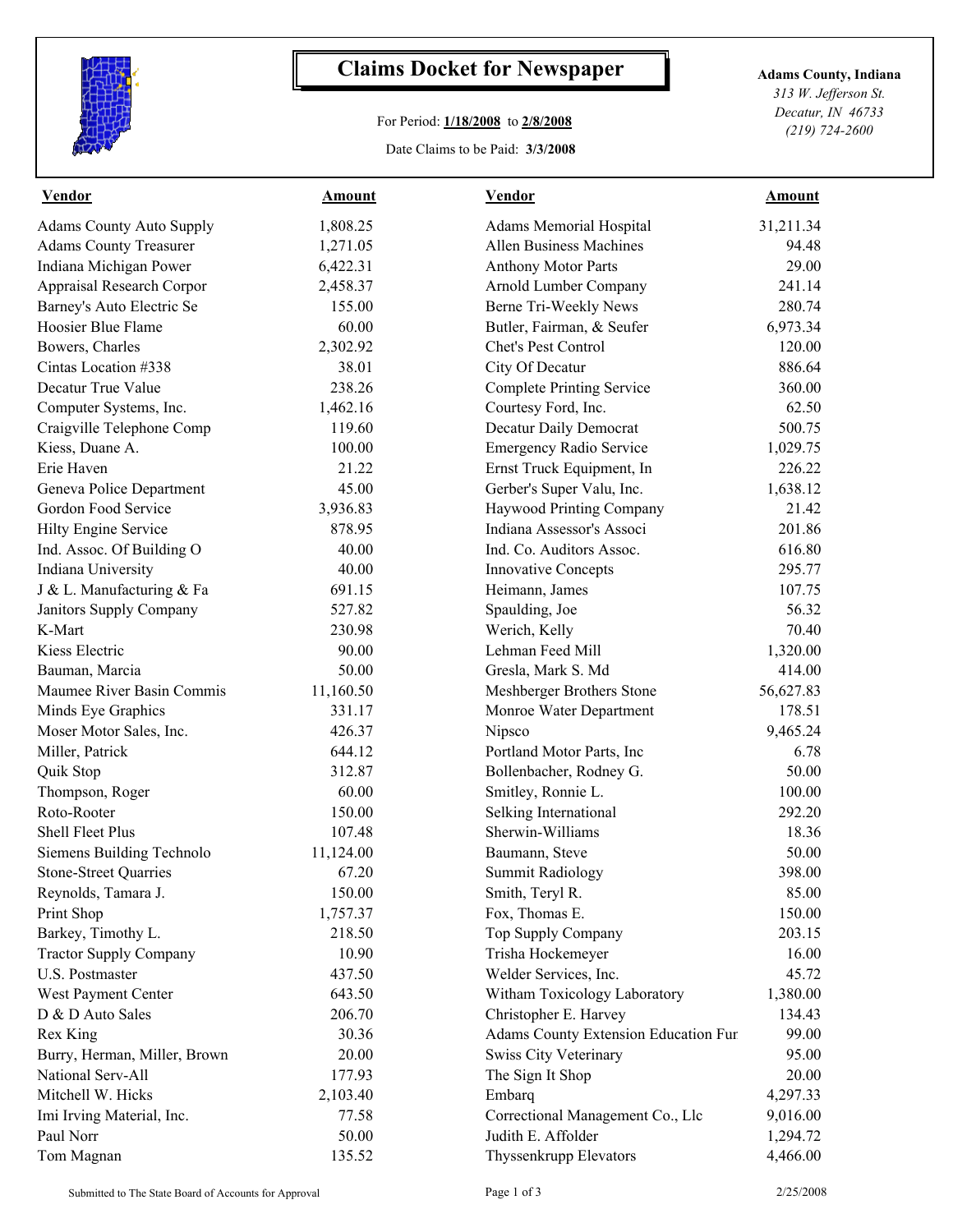| Larimore Reporting Servic                                            | 100.00    | Dave Luginbill Excavating & Trucking  | 1,080.00  |
|----------------------------------------------------------------------|-----------|---------------------------------------|-----------|
| Purdue University                                                    | 535.04    | Hobart Sales And Service              | 293.86    |
| William Rumple                                                       | 50.00     | Bluhm And Reber                       | 70.00     |
| <b>Bank Of Geneva</b>                                                | 9.00      | Waste Management                      | 150.47    |
| Bixler Insurance, Inc.                                               | 225.00    | Tri County Excavating                 | 120.00    |
| Decatur Veterinary Hospit                                            | 30.00     | Don Myers Plumbing                    | 715.75    |
| Decatur Fire Department                                              | 46.73     | B & K Hydraulics                      | 75.00     |
| Darlene Black                                                        | 7.92      | City Of Decatur Park Depa             | 3,404.50  |
| Cargill, Inc.                                                        | 5,895.91  | Jackson Oil & Solvents, I             | 1,314.56  |
| Terry Debolt                                                         | 182.37    | C & S Accessories                     | 1,140.00  |
| Dr. Michael Ainsworth                                                | 60.00     | Tom Jones Construction                | 2,750.00  |
| Chad W. Sprunger                                                     | 1,964.12  | Zurcher Tire, Inc.                    | 946.53    |
| Tom Magnan/Special Needs                                             | 53.17     | Matthew Bender                        | 152.40    |
| Kristina Buckner                                                     | 58.52     | Indiana Dept. Of Workforc             | 1,310.00  |
| Sherry Laboratories                                                  | 170.00    | <b>Charles Tooley</b>                 | 60.00     |
| John Fox                                                             | 50.00     | Benicomp, Inc.                        | 38,133.45 |
| Indiana Assessors Associa                                            | 496.20    | Emil W. Meyer                         | 60.00     |
| Harvest Land Co-op                                                   | 31,106.63 | Wal-Mart                              | 485.57    |
| Adam B. Eguia                                                        | 25.00     | Adams County Truck Repair             | 378.40    |
| Logansport State Hospital                                            | 75.86     | Richard D. Spady                      | 55.00     |
| Mary A. Kitson                                                       | 850.50    | <b>MPH</b> Industries                 | 128.78    |
| <b>Adams County Sheriff</b>                                          | 132.00    | Indiana County Surveyor's Association | 25.00     |
| RECO Equipment, Inc.                                                 | 26.11     | Harvest Land Co-op                    | 512.00    |
| VoMac Trucks Sales & Service                                         | 867.89    | Michael G. Werling                    | 438.00    |
| Connie Ellenberger                                                   | 33.00     | Upper Wabash River Basin Commission   | 1,000.00  |
| Troyer's                                                             | 2,018.26  | DeVoss, Johnson, Baker, & Ainsworth   | 504.00    |
| Lautzenheiser, Myers, Carnall, Spear, Kira                           | 377.54    | Purdue University                     | 50.00     |
| Clinical & Forensic Psychological Ser.                               | 575.00    | Randy Colclasure                      | 50.00     |
| American Express                                                     | 2,465.55  | Kustom Signals, Inc.                  | 3,380.00  |
|                                                                      | 30.00     | Lynn E. Selking                       | 195.64    |
| Indiana Prosecuting Attorneys Council<br>McKesson Medical - Surgical |           | <b>Standard Textile</b>               |           |
|                                                                      | 549.79    | Reed's Radio Shack                    | 112.80    |
| <b>Uricks Trucking</b>                                               | 563.75    |                                       | 199.99    |
| Robbins Reporting                                                    | 159.25    | Office Equipment Finance Services     | 225.00    |
| Larry Weaver                                                         | 190.08    | Allen County Juvenile Center          | 5,000.00  |
| Bi-County Services, Inc.                                             | 3,276.00  | Joseph M. Johnson, III                | 608.17    |
| <b>Adams County Bar Association</b>                                  | 2,343.00  | Hansen Fitness                        | 60.00     |
| Kevin Burkhalter                                                     | 50.00     | Barnes & Thornburg                    | 118.50    |
| Alpine Falls, Inc.                                                   | 79.37     | William Borne                         | 97.00     |
| Indiana Public Defender Council                                      | 360.00    | Indiana Vital Records Association     | 25.00     |
| Keyphonesdirect.com                                                  | 102.00    | <b>Stationair's Express</b>           | 298.96    |
| SunGard HTE, INc.                                                    | 51.75     | Landon Patterson                      | 382.50    |
| Moore Medical Corporation                                            | 376.17    | Rex M. Moore                          | 126.84    |
| CDW Government, Inc.                                                 | 4,901.98  | Indiana Office of Technology          | 338.81    |
| Global GOVT SYX Services                                             | 1,534.92  | <b>Cochran Distributing</b>           | 20.00     |
| Cintas Location #G64                                                 | 1,035.22  | John August                           | 34.02     |
| Marko's on 2nd                                                       | 90.52     | Farm Plan                             | 41.28     |
| SDS Communications                                                   | 295.00    | Julie Jahn                            | 25.00     |
| LBH Chemical & Industrial                                            | 707.79    | Fort Wayne Medical Laboratory         | 154.00    |
| James E. Taylor, DDS                                                 | 414.00    | Mediacom                              | 279.90    |
| Robert E. Rhoades                                                    | 50.00     | Julie A. Harkless                     | 85.87     |
| Richard F. Thompson                                                  | 76.12     | Jeff's Plumbing                       | 103.95    |
| Donna E. Barger                                                      | 60.00     | Office Depot                          | 405.19    |
| Decatur Ace Hardware                                                 | 460.46    | Verizon North                         | 195.22    |
| Association of Indiana Counties                                      | 150.00    | Havel                                 | 198.00    |
| Lori Fox                                                             | 1.76      | Kroger                                | 352.64    |
| First Response                                                       | 76.71     | Star Insurance - Decatur              | 55.00     |